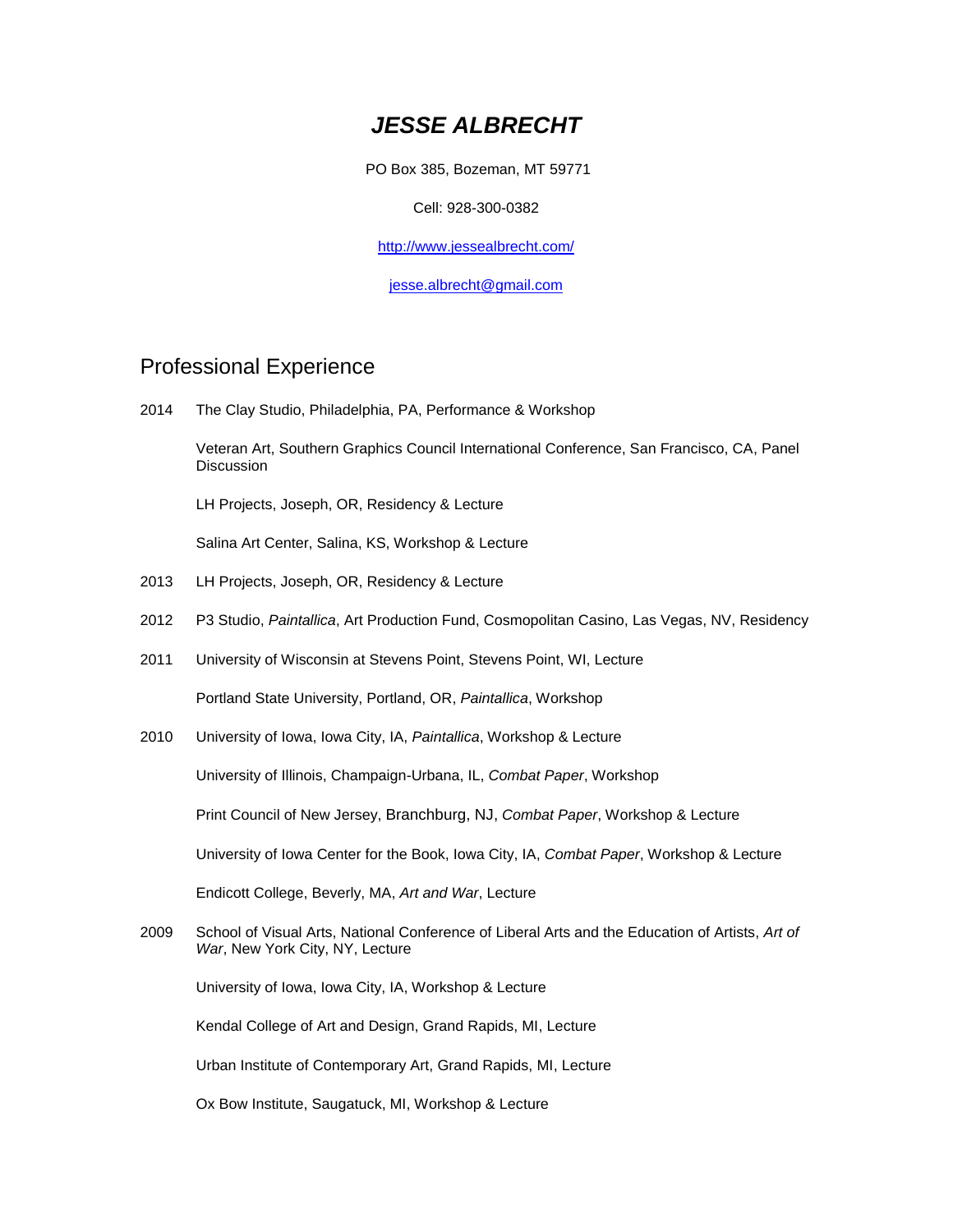2008 University of Iowa, Iowa City, IA, Lecture

Anamosa State Penitentiary, Anamosa, IA, Workshop

College of the Redwoods, Eureka, CA, Workshop & Lecture

- 2007 Virginia Commonwealth University, Richmond, VA, Lecture Taos Art Retreat and Kiln Building Workshop, Taos, NM, Assistant Instructor Studio Assistant for Don Reitz, Clarkdale, AZ
- 2006 Studio Assistant for Don Reitz, Clarkdale, AZ
- 2004 Mike Weber Wood Fire Workshop, Herbster, WI, Assistant Instructor

#### Exhibition Record, \* solo shows marked by asterisk

2014 *Soldier's Point of View-Fighting for the Nation/An Uncertain Battlefield*, National Museum of the United States Army, Arlington, VA

*Call to Consciousness*, Southern Graphics Council International Conference, City College of San Francisco, San Francisco, CA

*Surrealism and War,* The National Veterans Museum, Chicago, IL

*The International Invitational Triennial of Contemporary Wind Chimes*, ROCKSBOXCONTEMPORARYFINEART, Portland, OR

*War: On Paper*, Helen Copeland Gallery, Bozeman, MT

*Slip, Slab, Coil, Pinch, Press, Throw*, Eutectic Gallery, Portland, OR

2013 *Veterans Book Project*, Milwaukee Museum of Art, Milwaukee, WI

\**Berserker Billy Clubin'*, 406, Bozeman, MT

Citizen\*Soldier\*Citizen, Lubeznik Center for the Arts, Michigan City, IN

*MSU/UM Student/Faculty Show*, Archie Bray North Gallery, Archie Bray Foundation, Helena, MT

*Smell the Bar Oil, Paintallica*, ROCKSBOXCONTEMPORARYFINEART, Portland, OR

*Recent Memory*, Emerson Art & Cultural Center, Bozeman, MT (work was removed by the board and then reinstated)

*Local Color,* Escondido Municipal Gallery, Escondido, CA

*Art Out of War,* Eutectic Gallery, Portland, OR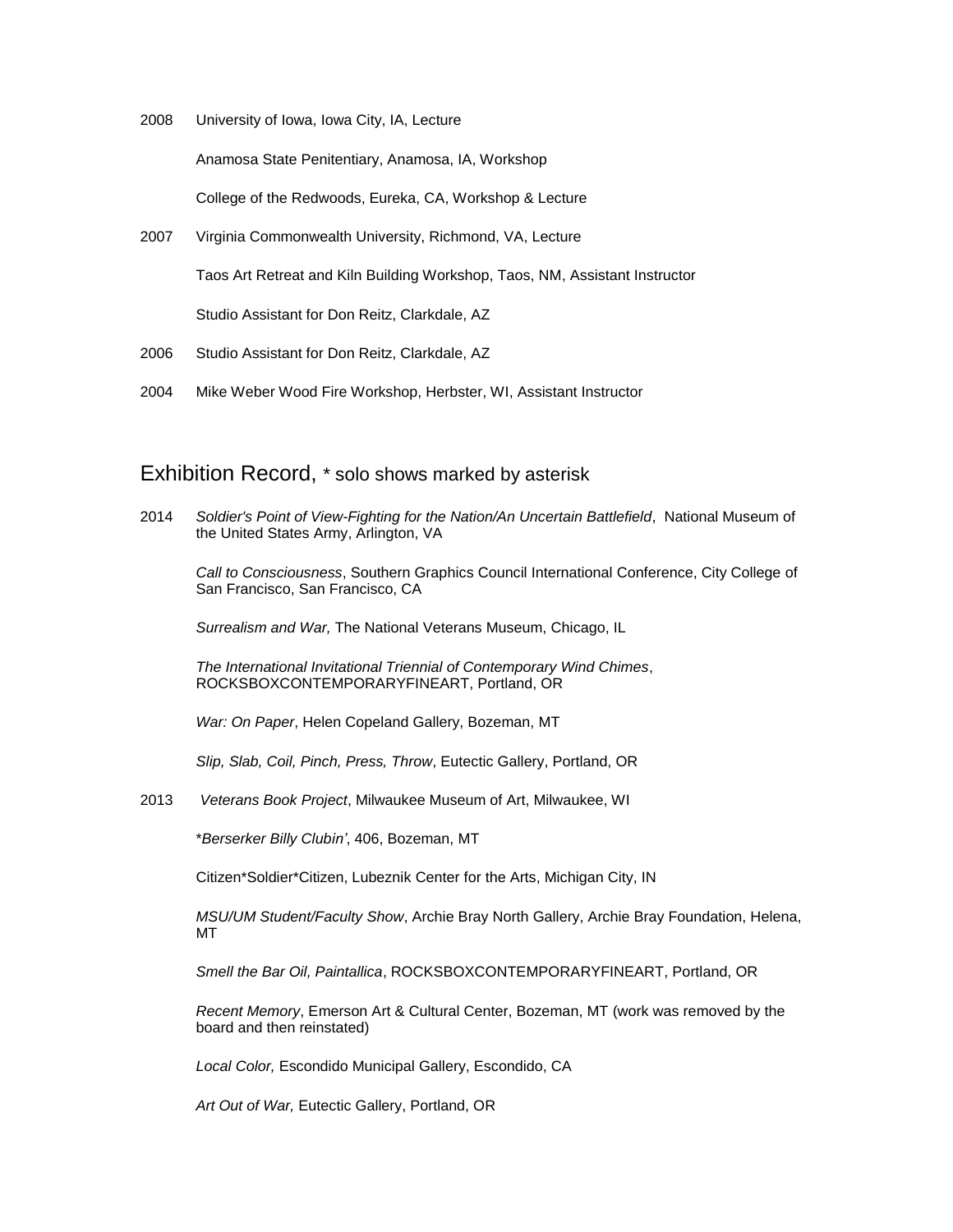*Art Out of War,* Josephey Center, Joseph, OR

*Combat Paper,* USO of Metropolitan Washington, Washington, DC

*Combat Paper,* Slater Concourse Gallery, Tufts University, Medford, MA

*"War and Healing: Artwork from the Combat Paper Project",* Thomas Jefferson Library, University of Missouri at St. Louis, St. Louis, MO

*Combat Paper,* Herron Galleries, Indiana University-Purdue University Indianapolis, Indianapolis, IN

*Combat Paper Redux,* The Norton Putter Gallery, ArtRage, Syracuse, NY

2012 *Paintallica*, P3 Studio, Cosmopolitan Casino, Las Vegas, NV

*Book As Witness, The Artist's Response*, The Center For Book Arts, NYC

*International Paper Biennial 2012*, Museum Rijswijk, Rijswijk, The Netherlands, and Museum Meermanno/ Huis van het boek, Den Haag, The Netherlands

*Montana State University Faculty Show*, Helen Copeland Gallery, Bozeman, MT

*The Living Breathing Thing,* Flying Squirrel Gallery, Livingston, MT

*Combat Paper Project*, Sidwell Friends School, Washington, DC

*Reflections on Combat – The Work of the Combat Paper Projec*t, Friends School of Baltimore, Baltimore, MD

*Veteran Made: A Selection from the Combat Paper Project*, Corcoran Gallery of Art, Washington, DC

*Combat Paper*, ArtPrize, Westminster Presbyterian Church, Grand Rapids, MI

*Combat Paper*, University of Maryland Baltimore County, Baltimore, MD

*Make Combat Paper*, Southern Exposure, San Francisco, CA

*Combat Paper*, Barin and Ellin Gordon Art Gallery, Old Dominion University, Norfolk, VA

*Combat Paper*, Seminole Nation Museum, Wewoka, OK

*Selections from Combat Paper*, University of Maryland – Stamp Gallery, College Park, MD

*Combat Paper*, St. Paul's School, Concord, NH

*The Combat Paper Project: Healing through Art*, Newark Public Library, Newark, NJ

*Veterans' Art Annual*, LaGuardia Community College, CUNY, Long Island City, NY

*How to Read a Book*, Veterans Book Project, Lawton Gallery, Green Bay, WI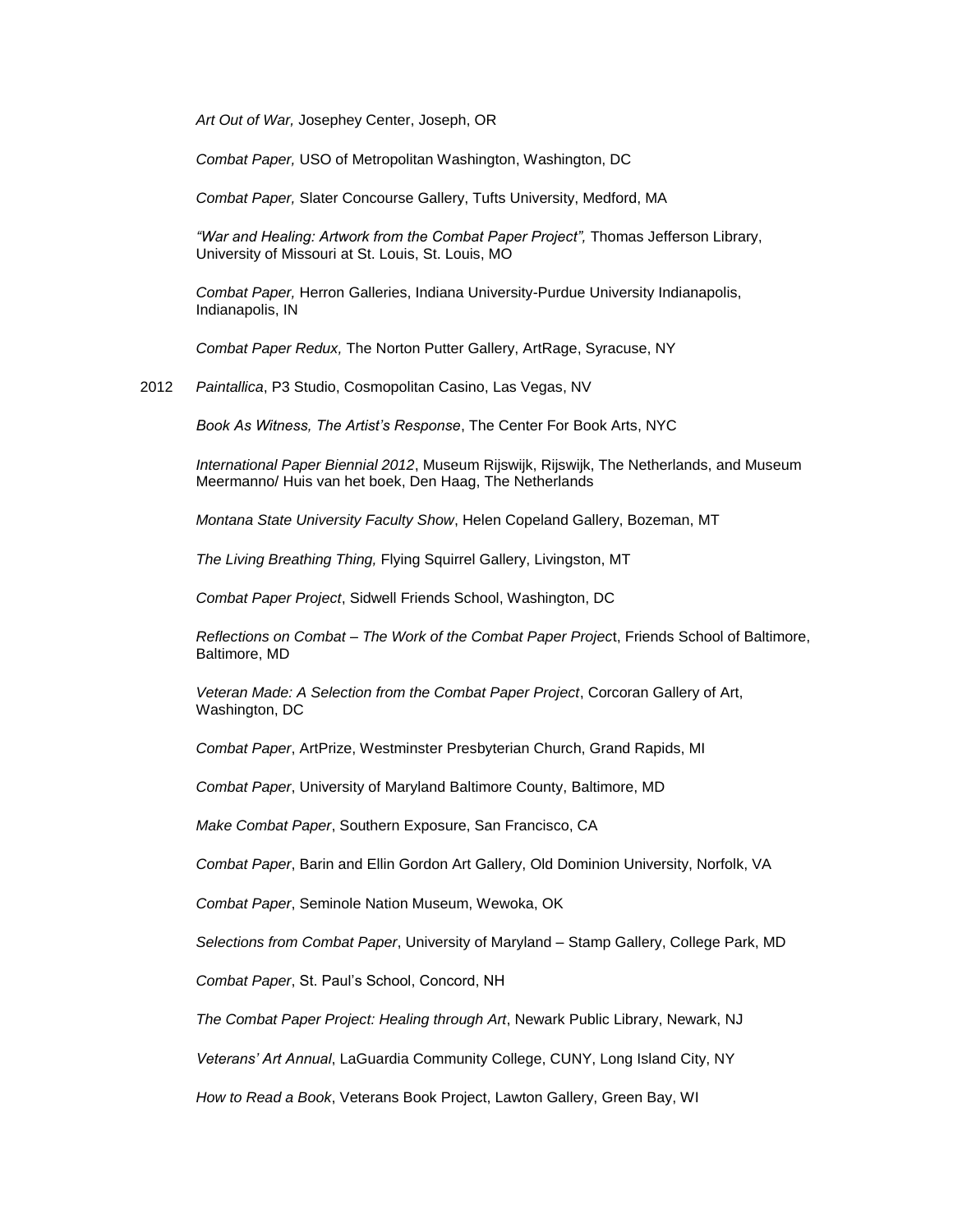*War & Rumors*, Veterans Book Project, University of Wisconsin at Milwaukee, Milwaukee, WI *Veterans Book Project*, Foundation Gallery, University of Wisconsin at Parkside, Kenosha, WI *ArtSpace Gallery*, Veterans Book Project, Racine, WI

2011 *Paintallica/Adam Kimmel/Carhart X*, Barneys, New York City, NY

*Veterans Book Project*, Nomas Foundation, Viale Somalia, Rome, Italy

*The Northern Forest Brotherhood*, The Poor Farm, Manawa, WI

*Paintallica*, Rocks Box Gallery, Portland, OR

*University of Iowa Faculty Show, Jesse Albrecht Once Upon A Time David Dunlap*, Figge Museum of Art, Davenport, IA

*Visions of War*, Carlsten Gallery, University of Wisconsin at Stevens Point, Stevens Point, WI

*Welcome Home Performance*, PS1, Iowa City, IA

*Night and Day--The Living Breathing Thing*, Aunt Doife's, Willow Creek, MT

*Combat Paper Project*, Central Library, Arlington Public Library, Arlington, VA

*Combat Paper*, New Jersey Vietnam Veterans Museum, NJ

*Welcome Home,* Cottonwood Club, Bozeman, MT

*Combat Paper*, Johnson County Historical Society, Coralville, IA

*Combat Paper*, Honors College, Texas State University, San Marcos, TX

*360 Degrees of Post-Traumatic Stress*, Workhouse Arts Center, Lorton, VA

*Veteran Artist Program—Combat Paper*, SkyLofts Gallery, Baltimore, MD

2010 \**UXO(UneXploded Ordinance)*, Public Space 1, Iowa City, IA

*Flying Hexagons*, Lafayette, LA

*Hopey Changey Things*, Bemis Center for Contemporary Art, Omaha, NE

*Paintallica*--*Afterbirth*, Walnut Farms, Iowa City, IA

*Survival Knife*--*Wild Roses*, Brooklyn, NY

*Combat Paper*, Vietnam Era Museum & Education Center, Holmdel, NJ

*Arts and Stripes*, Workhouse Arts Center, Lorton, VA

*War in Profile: Combat Paper Project*, Tanks Arts Centre, Cairns, Queensland, Australia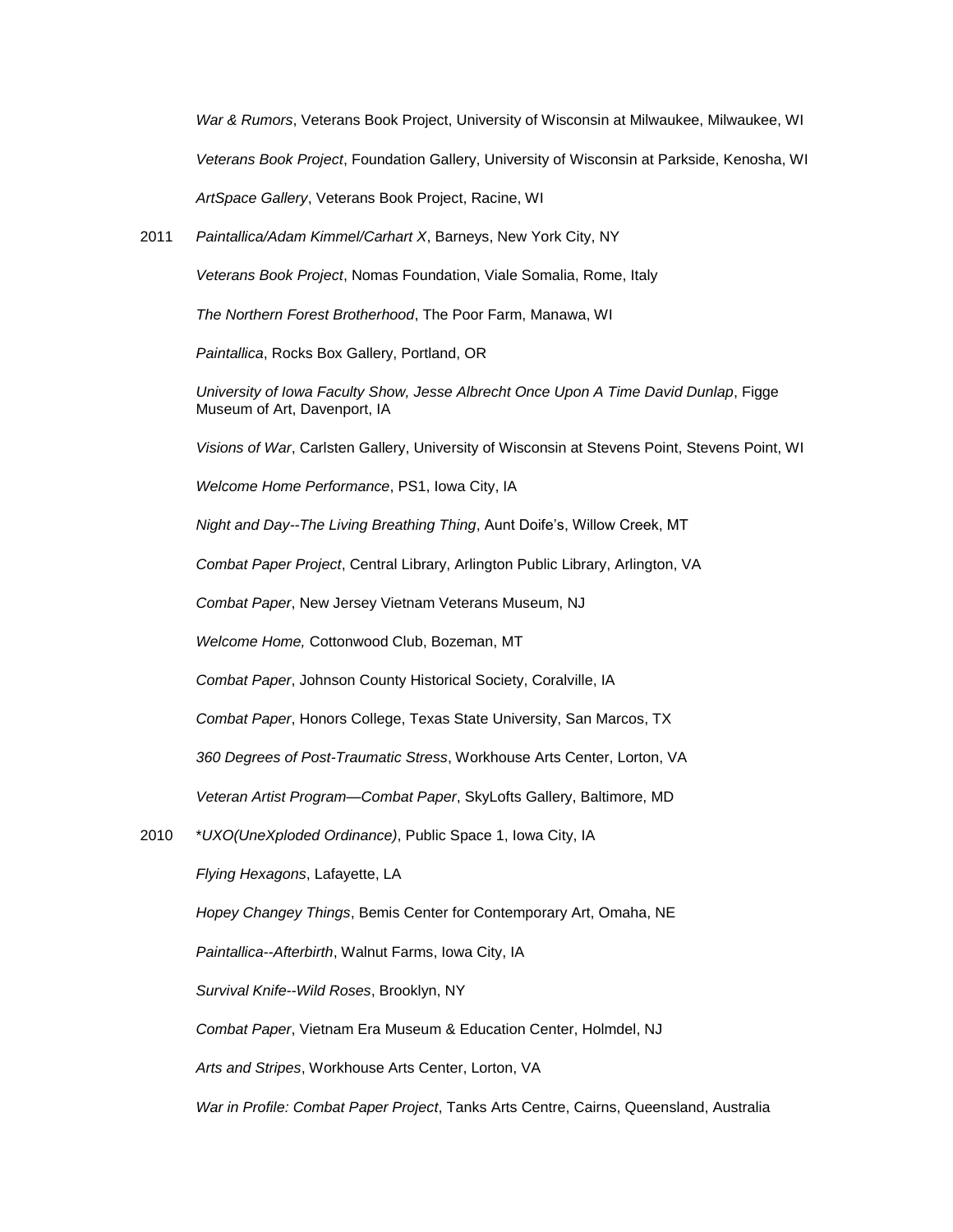2009 *70 Years of the Iowa MFA, 1939-2009*, Iowa City, IA

*Paintallica--Barksavages*, Country Club Gallery, Los Angeles, CA

*Home From The Front*, City of Brea Art Gallery, Brea, CA

*What the Future May Hold: Artists Consider the Post Bush World,* Santa Fe Clay, Santa Fe, NM

2008 *Paintallica--War Party*, *Time Based Art Festival*, Portland Institute of Contemporary Art, Portland, OR

*Domestico '08,* El Papel Del Artista, Tania Pardo Curator, Madrid, Spain

*The Word Made Fresh*, TRANSMISSION Gallery, Richmond, VA

*Bunny McBride Retrospective,* Akar Gallery, Iowa City, IA

\**Dysphoria*, MacRostie Art Center, Grand Rapids, MN

- 2007 *Love and War Desert Installation*, Reitz Ranch, Clarkdale, AZ
- 2006 *Paintallica*, Western Exhibitions Gallery, Chicago, IL

*MFA Thesis Show*, University of Iowa Museum of Art, Iowa City, IA

*Image and Word*, Quad Cities Art Center, Davenport, IA

\**Operation Iraqi Freedom*, Iowa National Guard Armory, Iowa City, IA

- 2005 *Graduate Clay*, Marvin Cone Gallery, Coe College, Cedar Rapids, IA *The Next Generation Invitational*, Santa Fe Clay, Santa Fe, NM
- 2004 \**Welcome Home*, Eve Drewelowe Gallery, University of Iowa, Iowa City, IA *Northern Invasion 2004*, Cora Stafford Gallery, University of North Texas, Denton, TX
- 2000 *Jesse Albrecht and Jarrett Moe*, Eau Claire Regional Arts Gallery, Eau Claire, WI

### **Publications**

2012 **Frank van der Ploeg:** *International Paper Biennial Rijswijk 2012***.** ISBN/EAN 978-90- 801242-0-2

**Book As Witness: The Artist's Response**. 2012. Catalogue, The Center For Book Arts, NYC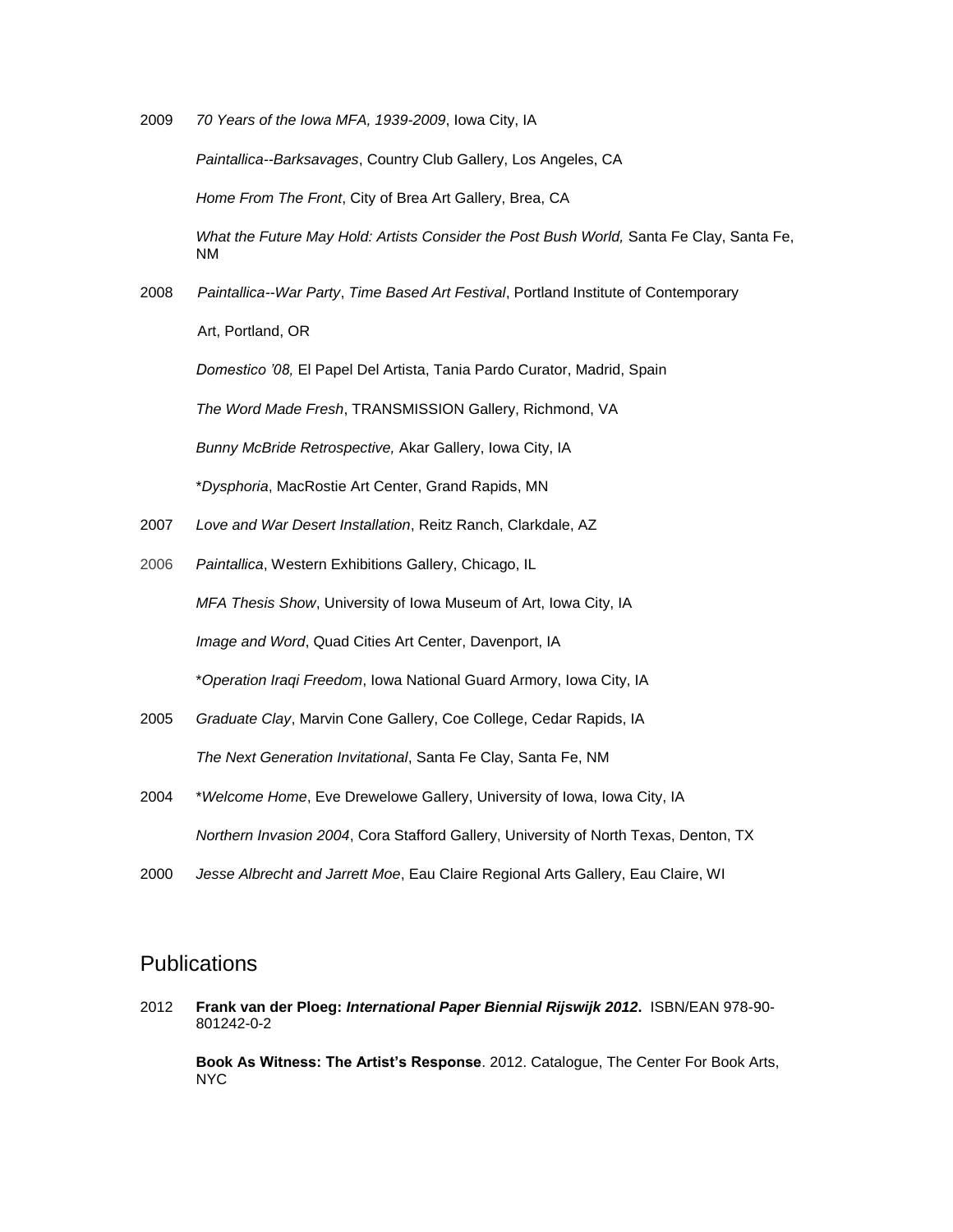- 2011 **Adam Kimmel Presents:** *Carhart X* **Look Book**.
- 2010 *Jesse Albrecht—Objects For Deployment,* Veterans Book Project (Monica Haller). Published through Lulu.com

#### Fellowships and Awards

- 2006 Wilhelm & Jane Bodine Fellowship, University of Iowa, Iowa City, IA Finkbine Leadership Award, University of Iowa, Iowa City, IA
- 2005 Wilhelm & Jane Bodine Fellowship, University of Iowa, Iowa City, IA
- 1994 Eagle Scout

### Permanent Collections

Harvard Fine Arts Library, Artist Book Collection, Harvard University, Cambridge, MA Yale University, Haas Arts Library, New Haven, CT Stanford University, Green Library, Special Collections, Stanford, CA Topeka & Shawnee County Public Library, Special Collections, Topeka, KS University of California Santa Cruz, McHenry Library, Special Collections, Santa Cruz, CA University of California Santa Barbara, Davidson Library, Special Collections, Santa Barbara, CA University of Connecticut, Dodd Research Center, Special Collections, Storr, CT University of Denver, Penrose Library, Special Collections, Denver, CO University of Vermont, Bailey/Howe Library, Special Collections, Burlington, VT Williams College, Chapin Library, Special Collections, Williamstown, MA University of Wisconsin-Milwaukee, Golda Meir Library, Special Collections, Milwaukee, WI University of Wisconsin-Lacrosse, Murphy Library, Special Collections, Lacrosse, WI Ohio University, Athens, OH Denison University, Doane Library, Granville, OH Indiana University-Purdue University Indianapolis, Herron Art Library, Indianapolis, IN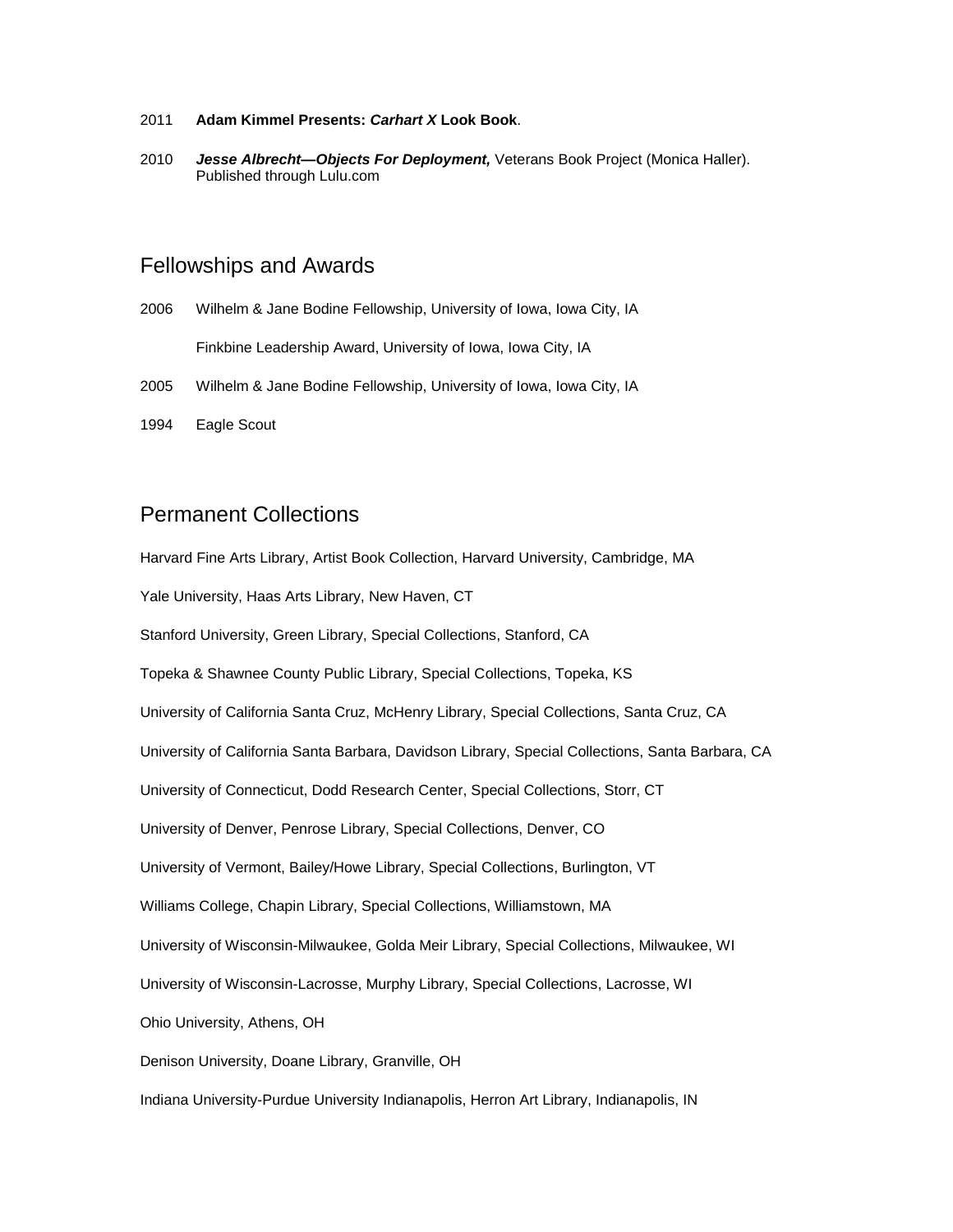Mills College, Olin Library, Oakland, CA

University of Illinois at Champaign-Urbana, Special Collections Library, Champaign, IL Newark Public Library, Special Collections, Newark, NJ

## Educational Summary

|      | M.F.A. 2006 Ceramics, Drawing | University of Iowa, Iowa City, IA       |
|------|-------------------------------|-----------------------------------------|
| M.A. | 2004 Ceramics, Drawing        | University of Iowa, Iowa City, IA       |
| B.S. | 2000 Ceramics, Cum Laude      | University of Wisconsin, Eau Claire, WI |

# Teaching Experience

- 2012-2013 Adjunct Professor, Montana State University, Bozeman, MT
- 2009-2011 Adjunct Professor, Kirkwood Community College, Cedar Rapids, IA
- 2008-2009 Visiting Lecturer, Cornell College, Mount Vernon, IA

# **Bibliography**

Jennifer Peters, **"The Art of War,"** Penthouse Magazine, March 2014

- Damaris Colhoun, **"Art Grenade,"** The Believer, 103rd Issue, November/December 2013
- Brian Thabault, **"Interview,"** Theory Magazine, Volume 1, issue 2, 9/2012
- Pete Brook, "**Veterans' Photo Scrapbooking Offers New Therapy, Window Into Experiences,"**  Wired Magazine Online, [http://www.wired.com/rawfile/2012/07/monica-haller-veterans-book](http://www.wired.com/rawfile/2012/07/monica-haller-veterans-book-project/)[project/](http://www.wired.com/rawfile/2012/07/monica-haller-veterans-book-project/) 7/5/12

Madelaine Jerousek-Smith, **"Out of Uniform,"** Iowa Alumni Magazine, October 2010

Eric Wilson, **"Warning: Artists at Work, "**The New York Times, Fashion & Style, 7/20/11

James Dao, *"Voice on Phone Is Lifeline for Suicidal Veterans,"* The New York Times, 7/31/10

Emily Busse, *"Healing the Vets With Art,"* The Daily Iowan, 4/16/10

Charley Groth, Producer, *"The Art of War,"* Radio interview, Weekend America Iowa Edition, Original broadcast June 10<sup>th</sup>, 2006, <http://www.wsui.uiowa.edu/we.htm>